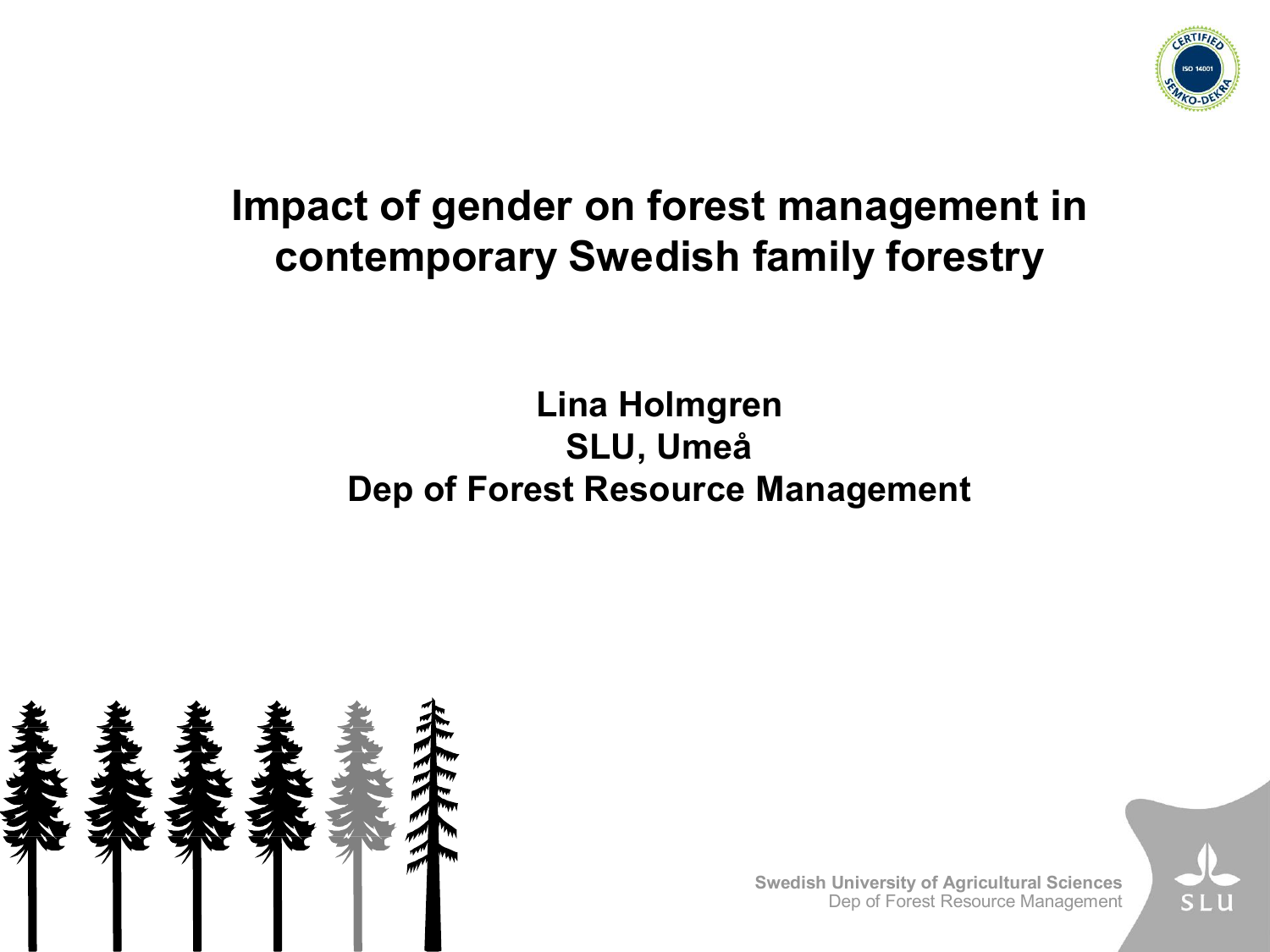# **Forest ownership**

Research shows that gender (*i.e. cultural and social constructions of being man or woman*) has an impact on Swedish NIPF ownership considering:

#### ß **Who, owns the forest**

 $\triangleright$  whether an heir has taken over the property or not; sons inherit forest properties to a larger extent than daughters

#### **How, the forest is owned**

 $\triangleright$  whether the forest estate is singly or jointly owned; men inherit to a larger extent as a single owner

#### ß **What, with reference to size of the property**

 $\triangleright$  men owns larger properties



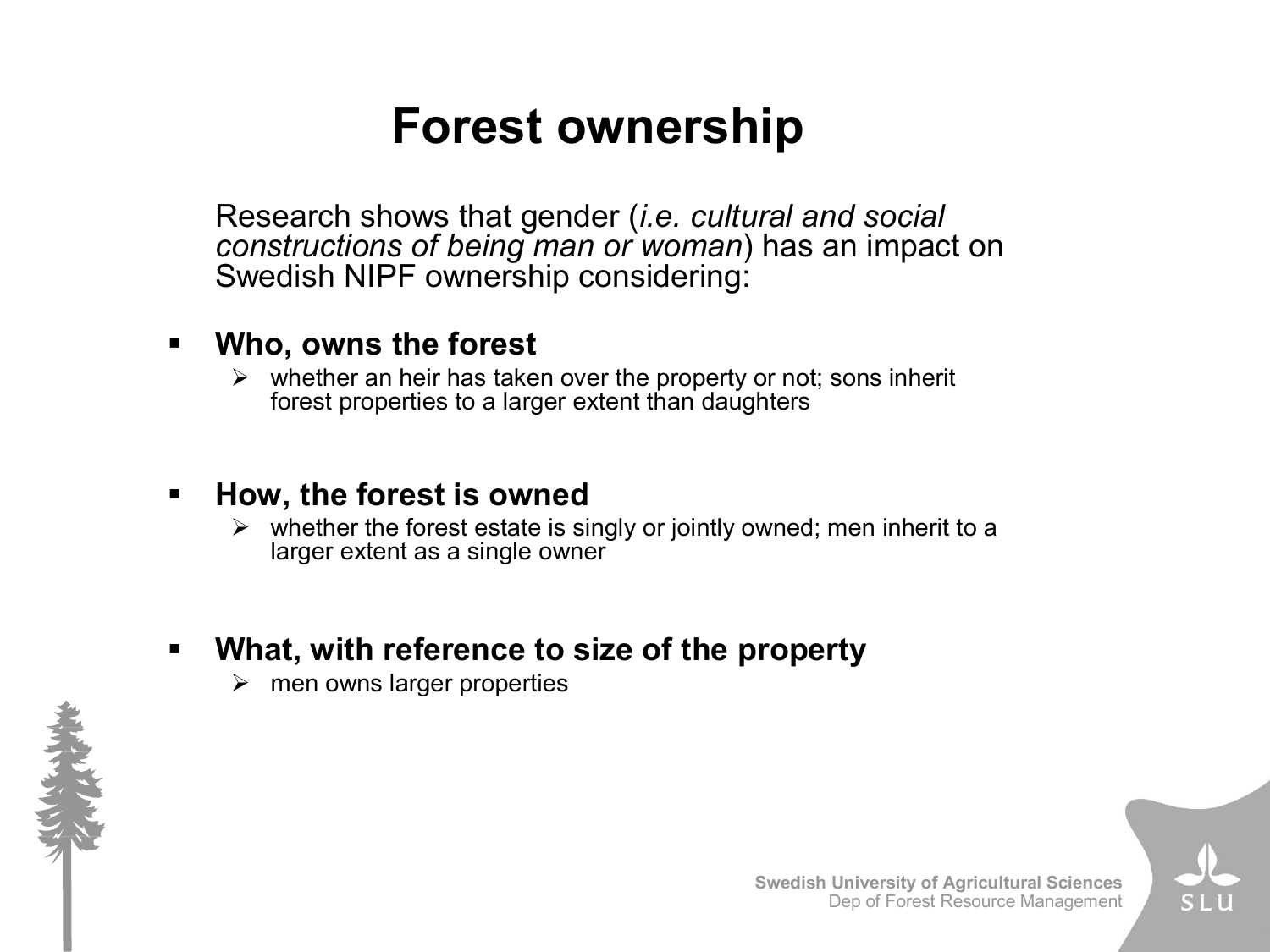# **Forest management**

- **Previous studies shows that there are** differences in male and female Swedish forest owners' management behaviour
	- $\triangleright$  In Sweden, male owners do harvest and silviculture on their properties more often than female owners
	- $\triangleright$  It has also been shown that female forest owners have less sales revenue per hectare from their forest ownership compared to male owners
	- $\triangleright$  It is often claimed that women practise a more environmental friendly or ecological style of resource management. However research on Swedish forest owners does not bring about an unambiguous picture, which complicates this picture





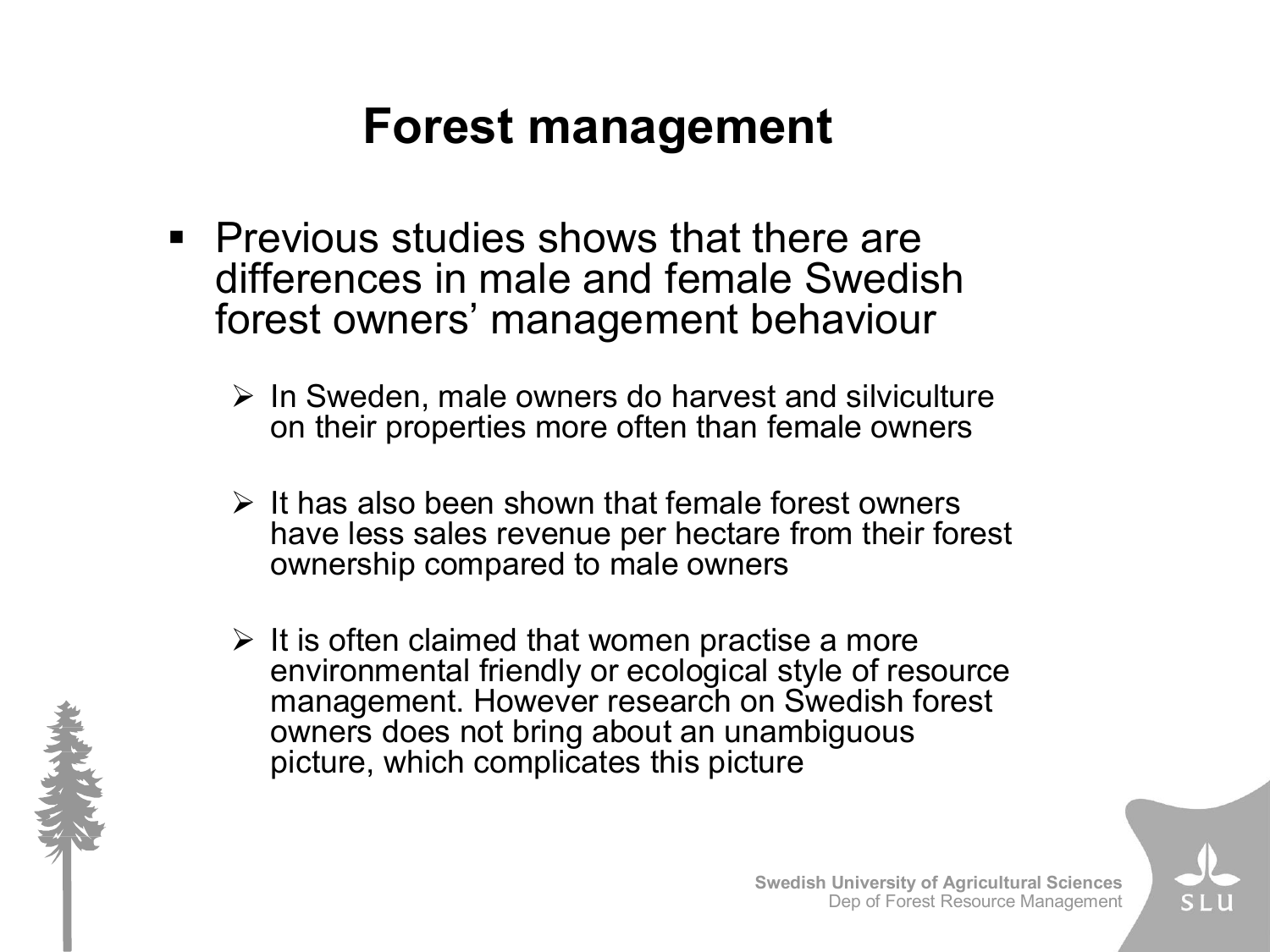**Consequently we may ask if the differences in management behaviour just like the situation in property size and ownership distribution also are a result of the cultural and social constructions of being man or woman?**

- ß Is it so that:
	- $\triangleright$  female forest owners felling activity, not only is a result of inheritance of smaller properties often together with relatives, but also a result of that they inherit less productive forest land compared to men?
	- $\triangleright$  and/or do female forest owners have a different relationship to nature and to natural resource management?
- More specific:
	- $\triangleright$  the *aim* with this research project is to examine why female forest owners harvest less timber compared to male forest owners.



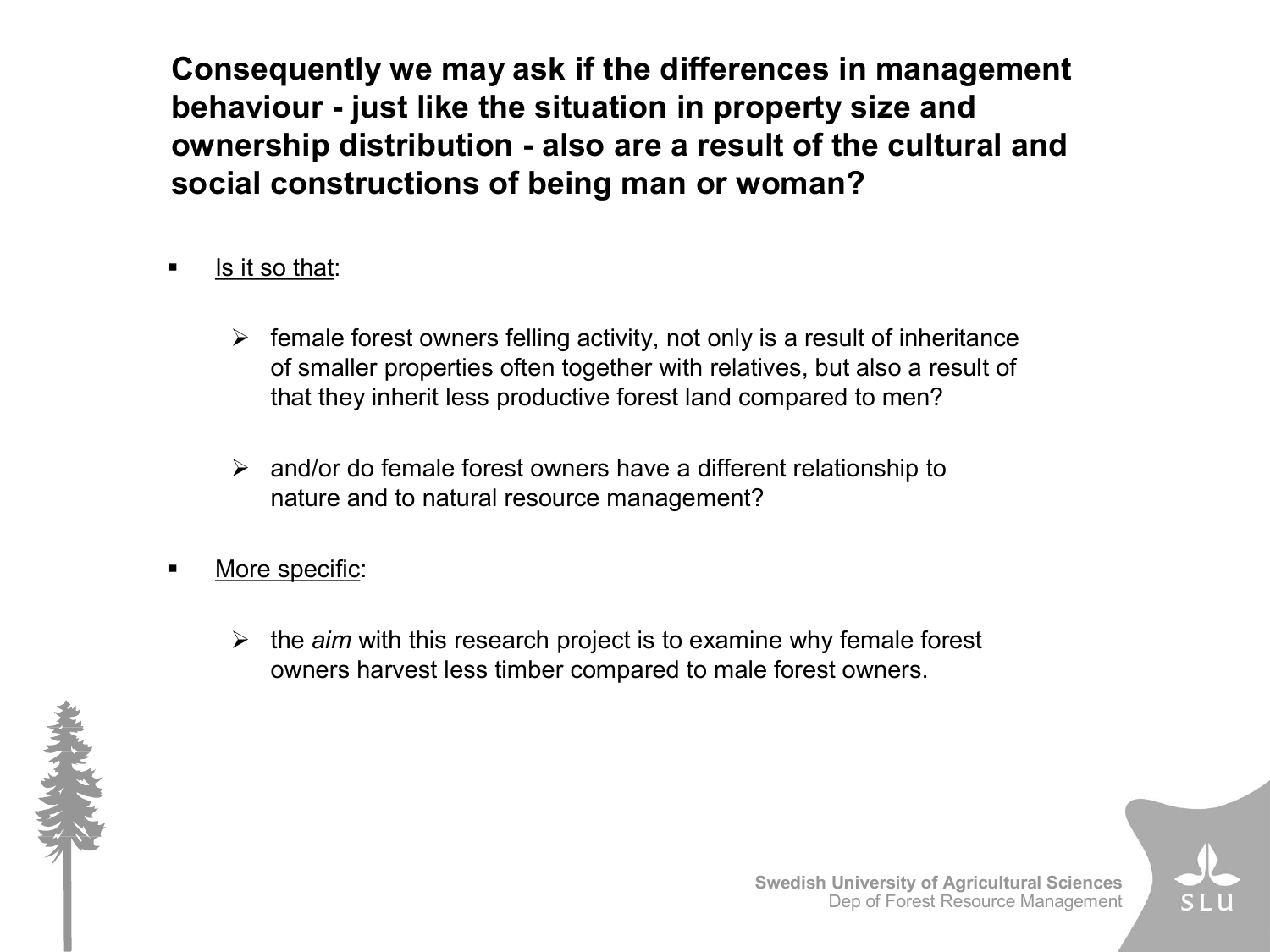#### **The aim will be accomplished by testing the following hypotheses:**

- I) The forest yield conditions are poorer on female owned forest holdings
	- $\triangleright$  That is, female owners have e.g., worse site productivity, worse forest land layout when it comes to e.g. division of forest land form and location to each other, and less share of mature forest.
- II) Female forest owners have another incentive structure when it comes to fellings, as a result of their inheritance position
	- $\triangleright$  previous research indicates that women take over their properties as legacy to a greater extent. This may provide fewer motives for female forest owners to undertake felling.



III) Female forest owners are more inclined than male owners to produce other forest values than industrial roundwood



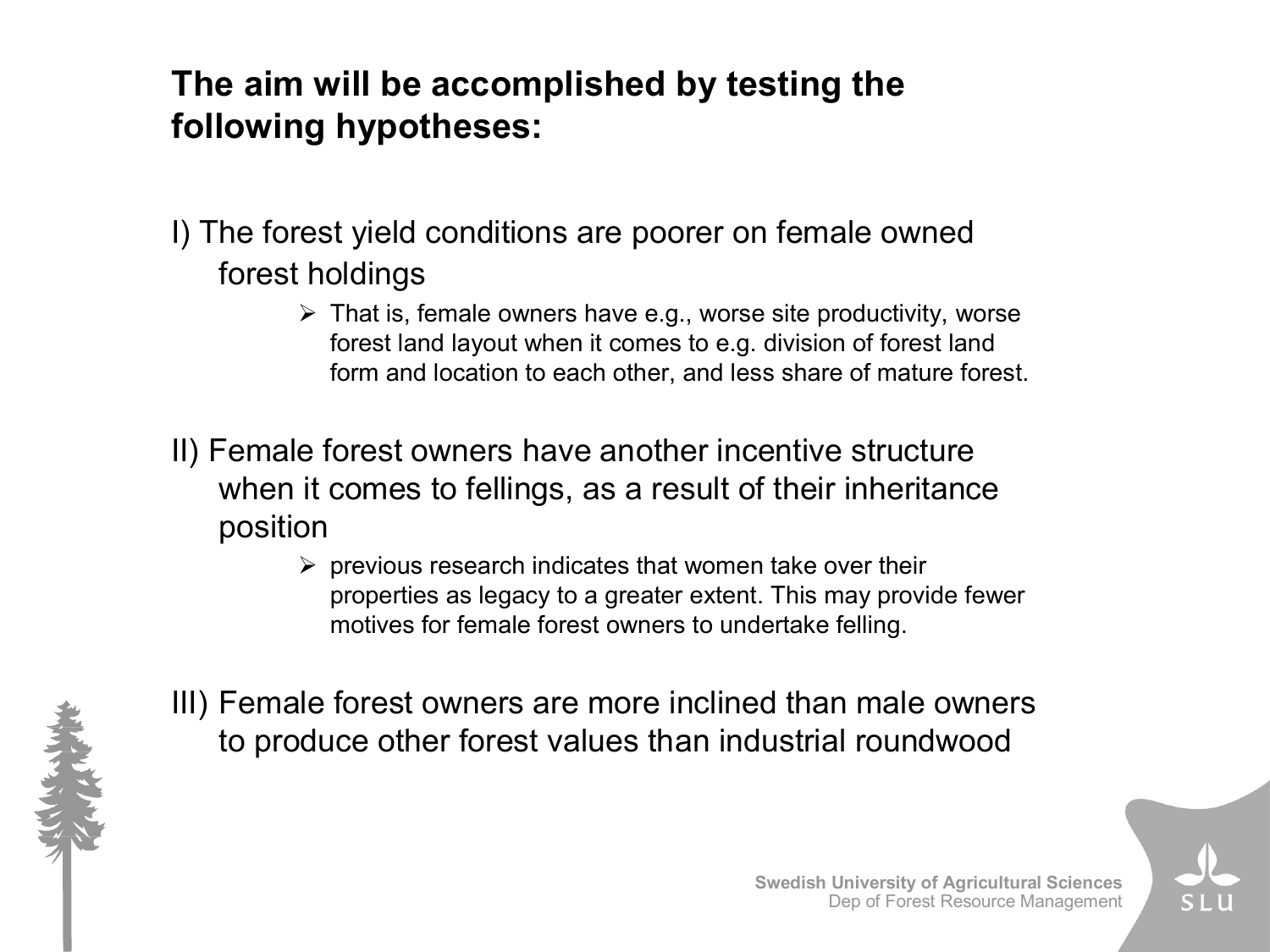### **Method - Hypothesis I**

- ß **Hypothesis I will be tested using The National Forest Inventory (NFI) data.**
	- $\triangleright$  The National Forest Inventory is one of the compartments of the nationwide inventory of forests and soils in Sweden, the Swedish National Inventory of Forests. The Department of Forest Resource Management at SLU is responsible
	- $\triangleright$  The NFI gathers information on status and changes concerning; land use, growing stock and growth, forest age and structure, condition of forest sites and vegetation, harvesting and other forestry measures, as well as prerequisites for biodiversity. The inventory is performed on permanent and temporary tracts and a solid statistical design assures the quality of the data
	- $\triangleright$  Coordinates for the plots are used in order to identify ownership categories of the properties represented by the coordinates. The same procedure is now planned for this research, but with focus on NIPF owners and complementary background variables such as sex in order to compare forest yield conditions a on female and male owned holdings

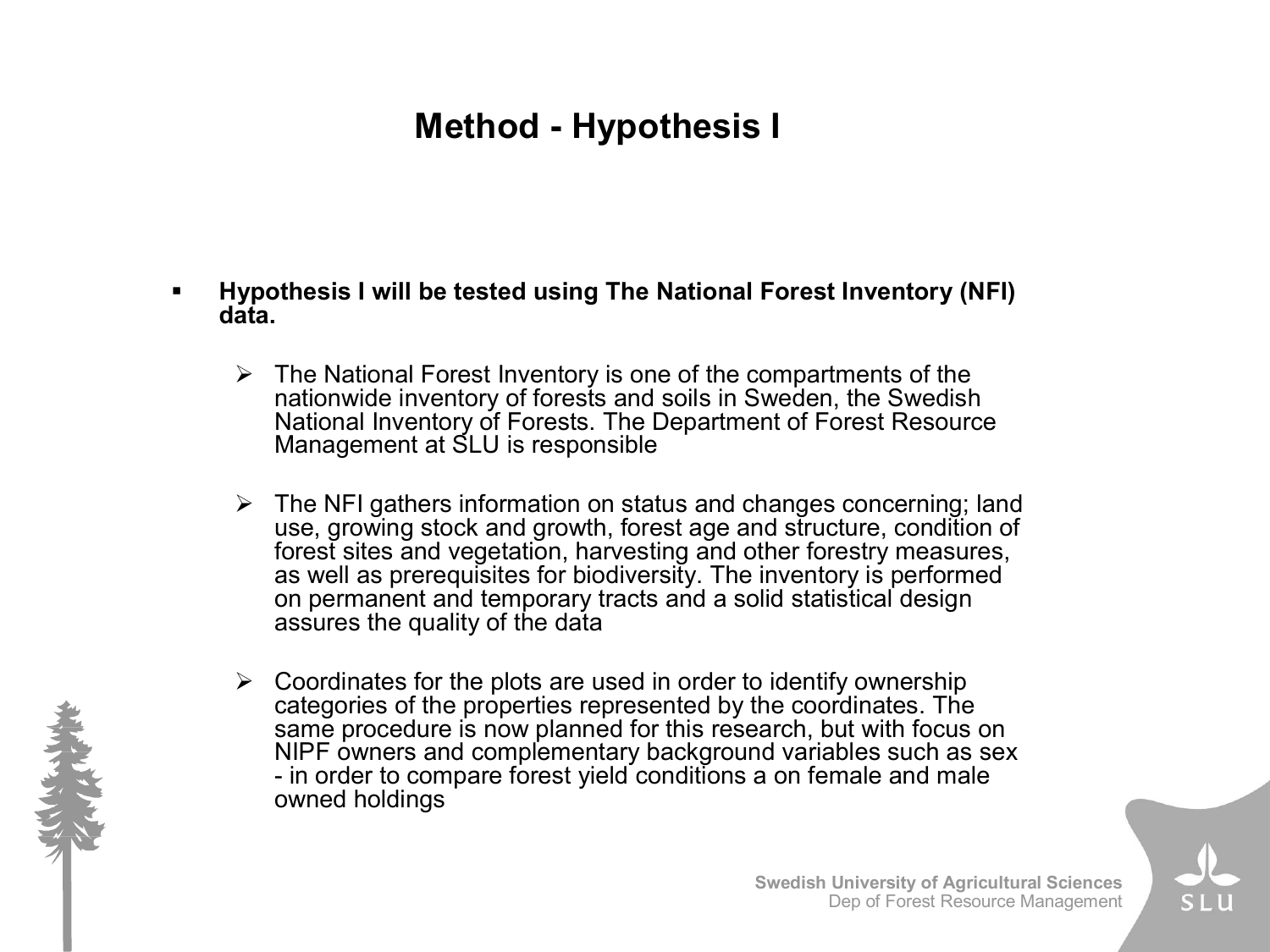### **Method - Hypothesis II**

- ß **Hypothesis II will be tested by means of studying a large number of conveyances in order to identify if the transaction pattern of properties differs between female and male owners.** 
	- $\triangleright$  There exists a number of ways to receive data, e.g., through the district courts, the land registration service, and via the land registry at Lantmäteriet.
	- $\triangleright$  The forms for convevances that can pertain are e.g., inheritance, gift, purchase and relative purchase. These can generate different financial incentives and in turn provide motives for a particular course of action on the forest property.



**Swedish University of Agricultural Sciences** Dep of Forest Resource Management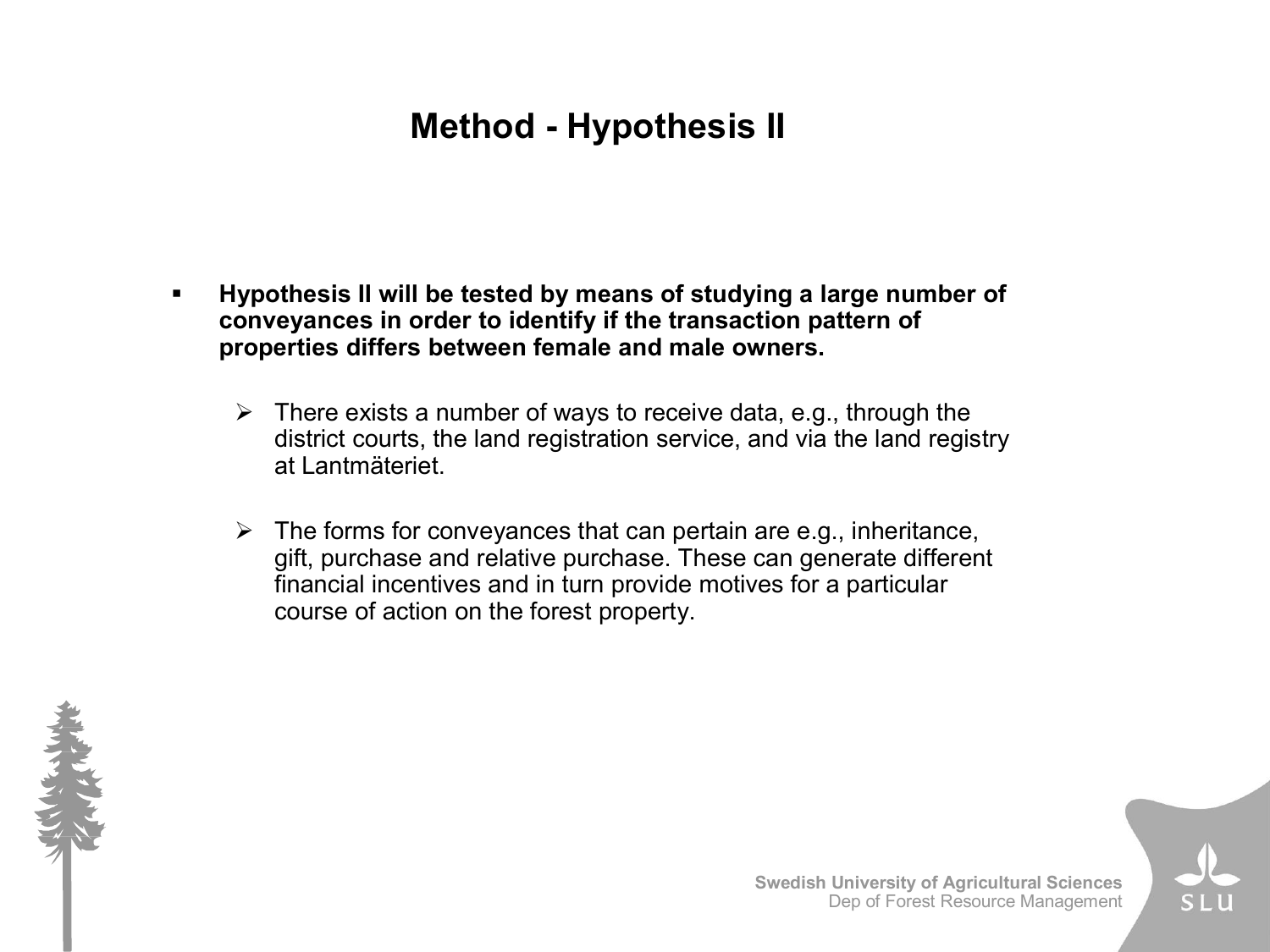### **Method – hypothesis III**

- ß **Hypothesis III will also be tested using National Forest Inventory data** 
	- $\triangleright$  The NFI includes special objects that indicate biodiversity, such as woodconks and traces of woodpecker existence
	- $\triangleright$  As a complement to NFI data, a questionnaire survey based on a nationwide selection of forest owners will be undertaken in order to surround the ownership categories view on production of environmental values

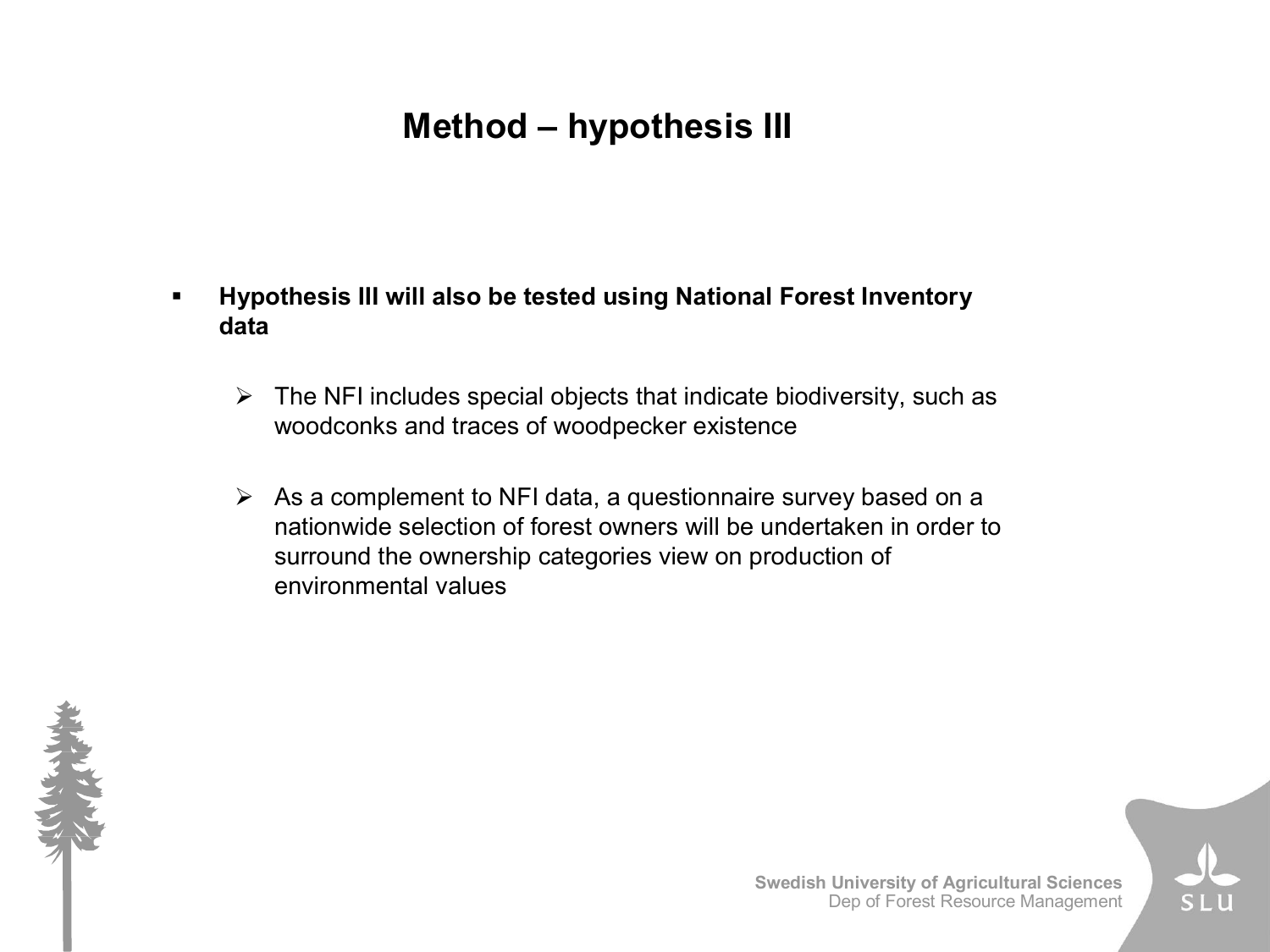

## *Impact of gender on forest management in contemporary Swedish family forestry*

**The research group including me, Gun Lidestav and Siv Nyquist (the department of Law, Umeå University) – will present results from this research within one and a half year…**



**Swedish University of Agricultural Sciences** Dep of Forest Resource Management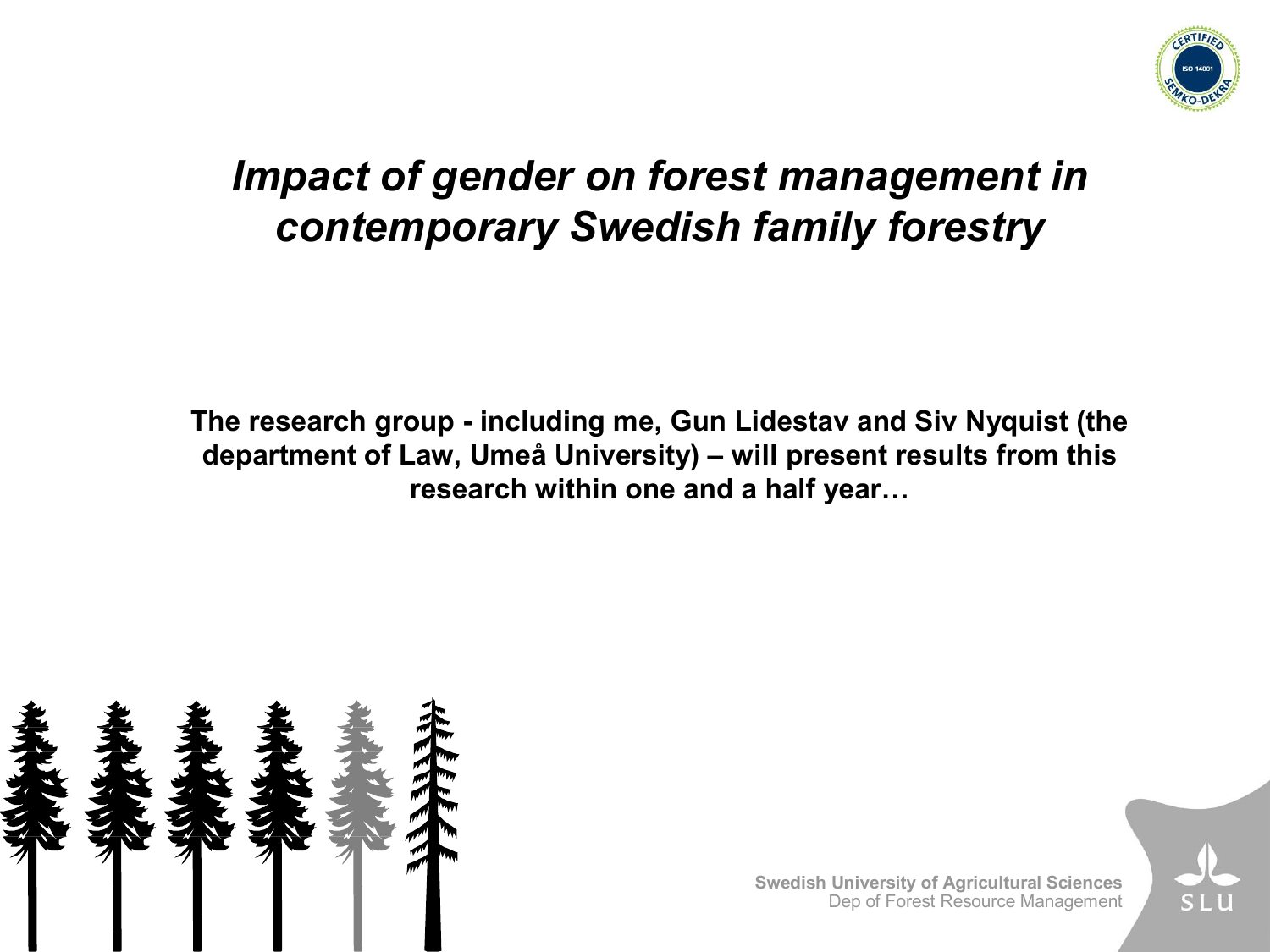# Thank You for Your Attention

 $\begin{pmatrix} \bullet & \bullet \\ \bullet & J \end{pmatrix}$ 



**Swedish University of Agricultural Sciences** Dep of Forest Resource Management

S I